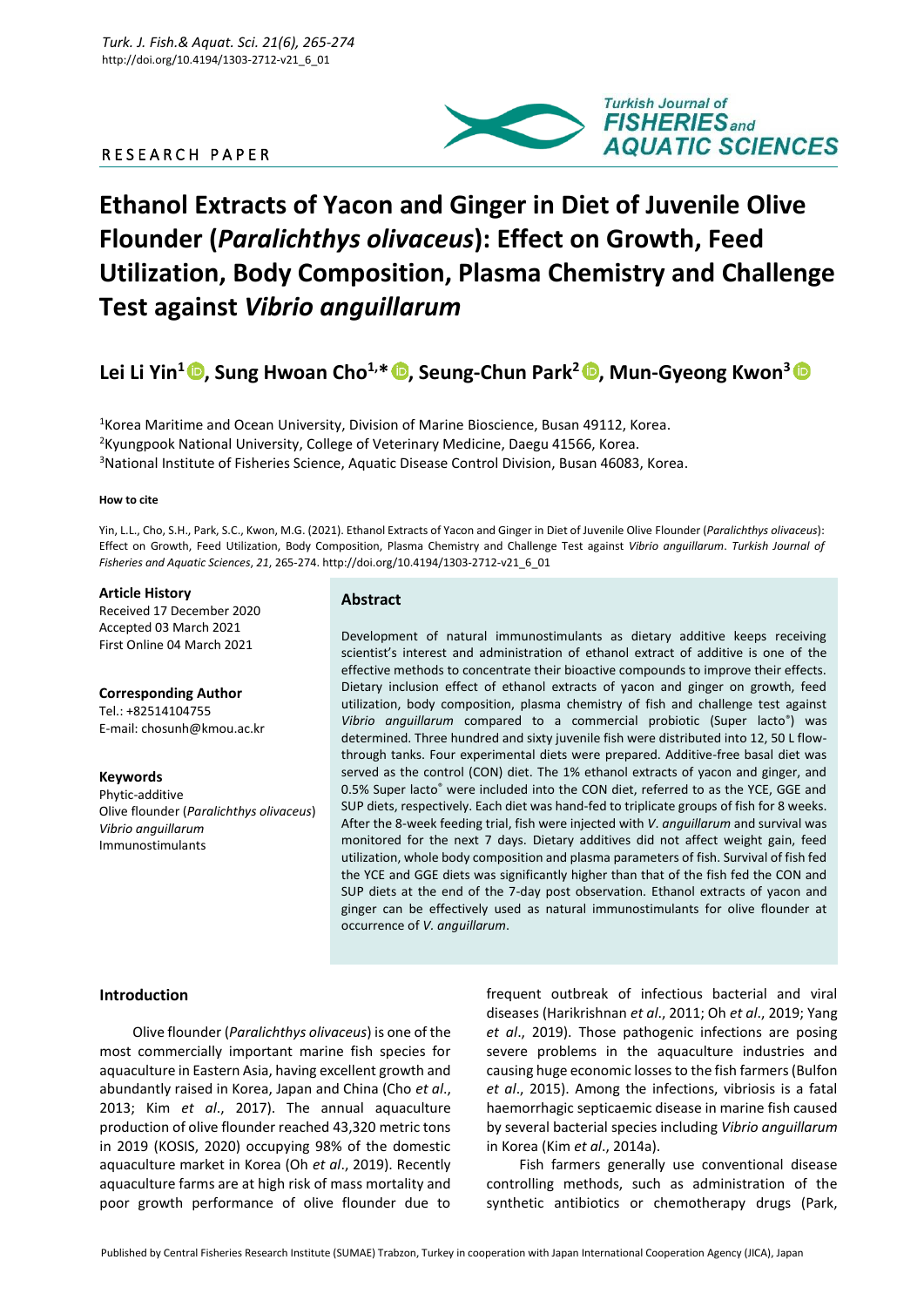2009). However, the synthetic antibiotics are costly and have detrimental effect including environmental pollution, accumulation of the antibiotic residue in the fish tissues and food safety threats for public health (Jones *et al*., 2004; Cabello, 2006; Park, 2009). Hence, application of the synthetic antibiotics is not permitted by the Korean government for human consumption (Choi *et al*., 2010) as well as worldwide strict rules have been established to ban or minimize their use in aquaculture (Gabor *et al*., 2010; Hoseinifar *et al*., 2018). Since immunity and nutrition are closely related (Martin & Król, 2017), dietary inclusion of environment-friendly and cost effective nonspecific immune modulatory nutrition-balanced feed is highly required as a substitute for the synthetic antibiotics in aquaculture.

Nowadays natural immunostimulants have been used as an alternative to the synthetic antibiotics for controlling fish diseases as they contain several bioactive compounds, such as alkaloids, quinone, terpinoids, lectins, polypeptides, phenolic and polyphenolic, and are also capable of improving fish growth and immunity (Bulfon *et al*., 2015; Vallejos-Vidal *et al*., 2016). Since plant-based treatments are easy to prepare and cheaper than the synthetic antibiotics (Harikrishnan *et al*., 2011; Hossain *et al*., 2019), their potential effects on growth, survival and/or antimicrobial properties of fish have been increased (Ji *et al*., 2007a; Ji *et al*., 2007b; Nya & Austin, 2009; Talpur *et al*., 2013; Zemheri-Navruz *et al*., 2019).

Yacon (*Smallanthus sonchifolin*) is a native fruit of the Andes (Qian *et al*., 2006) and contains phenolic compounds (chlorogenic, caffeic and ferulic acids), which have health promoting effect (Simonovska & Vovk, 2003). In addition, yacon exhibits excellent antioxidant property (Yan *et al*., 1999) and antimicrobial activity against *Bacillus subtilis* (Lin *et al*., 2003). Improved growth performance and antibacterial activity against *Streptococcus parauberis*, *Edwardsiella tarda*  and *S. iniae* in rockfish (*Sebastes schlegeli*) fed the diets containing yacon have been reported (Kim *et al*., 2016; Lee *et al*., 2016; Kim *et al*., 2018). However, dietary inclusion of yacon did not affect growth, but improved disease resistance of olive flounder against *Streptococcus iniae* (Kim *et al*., 2019).

Ginger (*Zingiber officinale*) belonging to the family Zingiberaceae is a perennial herb (Karuppiah & Rajaram, 2012), contains gingerol, gingerdiol and gingerdione, and also possesses potential antioxidant activity (Akbarian *et al*., 2011). The diet supplemented with ginger achieved higher weight gain, feed utilization and lower cumulative mortality of juvenile rockfish than the control diet containing no additive against *S*. *parauberis, E*. *tarda* and *S. iniae* (Kim *et al*., 2016; Lee *et al*., 2016; Kim *et al*., 2018). Ameen *et al*. (2018) found that the aqueous extracts of ginger was the most effective in inhibiting the growth of *Ichthyophonus* sp. *in vitro* compared to linseed (*Linum usitatissimum*), henna (*Lawsonia inermis*) and white turmeric (*Curcuma zedoaria*) in blue tilapia (*Oreochromis aureus*)'s feed. Improved growth and immunity were also observed in Sobaity sea bream (*Sparidentex hasta*), rainbow trout (*Oncorhynchus mykiss*) and Asian sea bass (*Lates calcarifer*) fed the diets containing ginger (Nya & Austin, 2009; Talpur *et al*., 2013; Jahanjoo *et al*., 2018). However, Kim *et al*. (2019) reported that dietary inclusion of 1% yacon, ginger and blueberry powder did not improve either growth performance or feed utilization of olive flounder, but lower cumulative mortality against *S. iniae* infection after the 4<sup>th</sup> and 8<sup>th</sup> week feeding trial.

*Lactobacillus fermentum* is a live bacterium, helps to improve the growth performance and feed utilization of fish, and is actively involved in stimulating specific and non-specific immunity in fish (Allameh *et al*., 2017). Probiotic can prevent the outbreak of bacterial, viral and parasitic diseases in fish and shellfish (Hoseinifar *et al*., 2018). *Lactobacillus* gets more attention due to the high antagonistic activity, availability and production of extracellular enzyme (Banerjee & Ray, 2017). Improved growth performance and disease resistance against *S*. *iniae* in olive flounder were achieved by oral administration of probiotic *Lactococcus lactis* subsp. *lactis* l2 compared to the control diet without supplementation of any additive (Heo *et al*., 2013). Therefore, *Lactobacillus* is a potential alternative to the synthetic antibiotics and probiotic bacterium, *L. fermentum* (Super lacto® ) is commercially available in Korea.

In this study, therefore, we investigated the dietary inclusion of the ethanol extracts of yacon and ginger on the growth, feed utilization, chemical composition of the whole body and plasma chemistry of juvenile olive flounder and the challenge test against *V. anguillarum*  compared to the commercial probiotic.

## **Materials and Methods**

#### **Collection of Fish and Rearing Conditions**

Juvenile olive flounder was acclimated to the experimental conditions for 2 weeks before the initiation of the feeding trial after purchasing from a private hatchery (Uljin-gun, Gyeongsang Province, Korea). During the acclimation period, fish were hand fed with a commercial extruded pellet (52% crude protein and 10% crude lipid; WooSung Feed Co. Ltd., Daejeon City, Korea) at the ratio of 2.0–2.5% of total biomass twice a day.

Three hundred and sixty juvenile fish (an initial body weight; 7.2±0.02 g) were randomly distributed into 12, 50-L flow-through tanks (30 fish per tank). Sandfiltered seawater was supplied throughout the feeding trial at temperature ranging from 10.9–23.8ºC (mean $\pm$ SD: 20.9 $\pm$ 1.90ºC) and flow rate was 1.43 L min<sup>-1</sup> tank-1 . Proper aeration was supplied to each tank, and the photoperiod followed natural condition. Each diet was randomly assigned to triplicate tanks of fish and hand-fed twice daily at 09:00 a.m. and 5:00 p.m. at a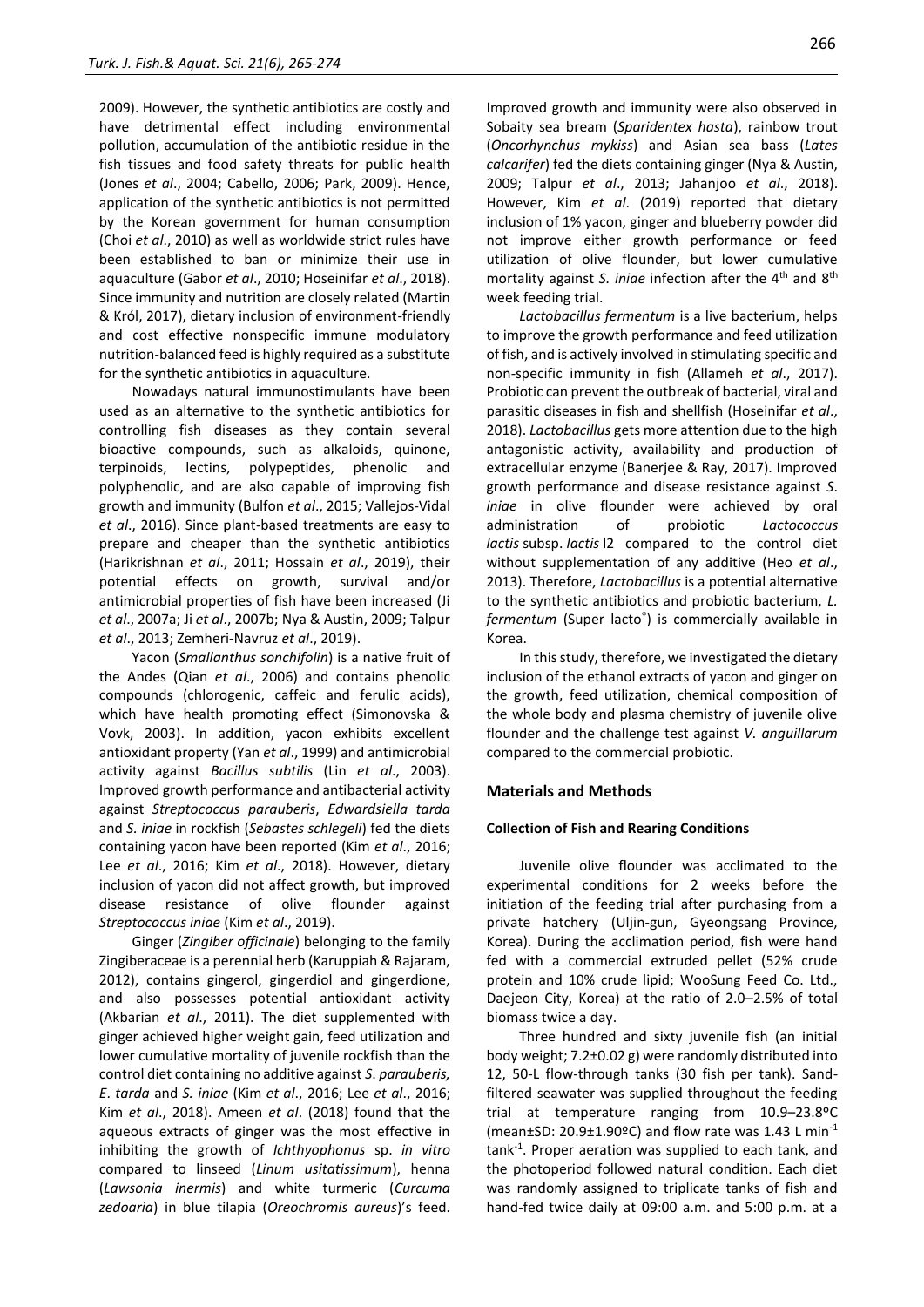visual satiation level for 8 weeks. Satiation feeding was determined by the point of cessation of voluntary feeding activity by fish. Pellet size (diameter: 2 mm) was adjusted, and appropriate size pellet (4 mm) was fed as the fish grew. Dead fish were removed daily and the bottom of the tanks was daily cleaned.

#### **Experimental Diets**

Four experimental diets were prepared in triplicates (Table 1). Sixty percent fish meal and 7.5% fermented soybean meal were used as the protein source in the control (CON) diet. Twenty-four percent wheat flour and 4% squid liver and 2% soybean oils were used as the carbohydrate and lipid sources, respectively in the CON diet. No additive was included in the CON diet.

Yacon and ginger were purchased from Tongjong Village (Seoul, Korea) and supplied to Clinical PK & PD LAB, College of Veterinary Medicine, Kyungpook National University (Daegu, Korea). Yacon and ginger were filtered through a filter paper (Whatsman filter paper) prior to extraction with absolute ethanol (1:10 v/v), and then concentrated under reduced pressure using a rotary evaporator. The ethanol extracts of 1% yacon and ginger and 0.5% commercial probiotic (Super lacto® ) based on recommendation of the manufacturer were included into the experimental diets instead of an equal amount of water, referred to as the YCE, GGE and

# 267

SUP diets, respectively. All experimental diets satisfied the dietary nutrient requirements for olive flounder (Lee *et al*., 2000; Kim *et al*., 2002; Lee *et al*., 2002).

All ingredients of each diet were well mixed and pelletized by laboratory pellet extruder (Dongsung mechanics, Busan, Korea). The diets were dried at room temperature overnight and stored at −20°C until use.

# **Biological Measurements**

At the end of the 8-week feeding trial, all surviving fish in each tank were starved for 24 h, anaesthetized by ethyl aminobenzoate at a concentration of 50 ppm, and then harvested and collectively weighed. Growth performance of fish was evaluated with the following response variables: weight gain  $(\%)$  = (final weight – initial weight)  $\times$  100/initial weight; specific growth rate (SGR) (% body weight gain/day) = [(ln (*W*f) – ln (*W*i))/days of feeding trial] × 100, where ln (*W*f) = natural log of the final mean weight of fish and ln (*W*i) = natural log of the initial mean weight of fish. Feed efficiency ratio (FER), protein efficiency ratio (PER), protein retention (PR), condition factor (CF) and hepatosomatic index (HSI) were calculated as follows: FER = Weight gain of fish/feed consumed, PER = Weight gain of fish/protein consumed,  $PR = Protein gain \times 100/protein$ consumed, CF = Fish weight  $\times$  100/total length<sup>3</sup> and HSI = Liver weight × 100/fish weight.

|                                | <b>Experimental diets</b> |             |      |                |
|--------------------------------|---------------------------|-------------|------|----------------|
|                                | <b>CON</b>                | <b>YCE</b>  | GGE  | <b>SUP</b>     |
| Ingredients (%, DM)            |                           |             |      |                |
| Fish meal*                     | 60                        | 60          | 60   | 60             |
| Fermented soybean**            | 7.5                       | 7.5         | 7.5  | 7.5            |
| Wheat flour                    | 24                        | 24          | 24   | 24             |
| Super lacto****                | 0                         | 0           | 0    | 0.5            |
| Ethanol extracts of yacon****  |                           | $\mathbf 1$ |      |                |
| Ethanol extracts of ginger**** |                           |             | 1    |                |
| Squid liver oil                | 4                         | 4           | 4    | 4              |
| Soybean oil                    | 2                         | 2           | 2    | $\overline{2}$ |
| Choline                        | 0.5                       | 0.5         | 0.5  | 0.5            |
| Vitamin premix*****            | 1                         | 1           |      | 1              |
| Mineral premix******           | 1                         | 1           | 1    | 1              |
| Nutrients (%, DM)              |                           |             |      |                |
| Dry matter                     | 98.5                      | 98.2        | 97.8 | 98.1           |
| Crude protein                  | 48.5                      | 49.3        | 48.3 | 49.6           |
| Crude lipid                    | 12.8                      | 12.9        | 14.7 | 13.2           |
| Ash                            | 13.3                      | 13.9        | 13.6 | 13.5           |

# **Table 1.** Formulation of the experimental diets (%, DM basis)

\*Fish meal was purchased from Abank Co Ltd. (Seoul, Korea).

\*\*Fermented soybean meal was supplied by CJ CheilJedang Corp. (Seoul, Korea).

\*\*\*Super lacto<sup>®</sup> (a commercial probiotic, *Lactobacillus fermentum*) was purchased from Chang-Jo Biotec Co Ltd. (Jeju, Korea), which was an aqueous type and included into the experiment diets instead of the same amount of water.

\*\*\*\*Ethanol extracts of yacon and ginger were supplied from Clinical PK & PD LAB, College of Veterinary Medicine, Kyungpook National University (Daegu, Korea) and included into the experimental diets instead of the same amount of water.

\*\*\*\*\*Vitamin premix contained the following amount which were diluted in cellulose (g/kg mix): L-ascorbic acid, 121.2; DL-α-tocopheryl acetate, 18.8; thiamin hydrochloride, 2.7; riboflavin, 9.1; pyridoxine hydrochloride, 1.8; niacin, 36.4; Ca-D-pantothenate, 12.7; myo-inositol, 181.8; Dbiotin, 0.27; folic acid, 0.68; p-aminobenzoic acid, 18.2; menadione, 1.8; retinyl acetate, 0.73; cholecalciferol, 0.003; cyanocobalamin, 0.003.

\*\*\*\*\*\*Mineral premix contained the following ingredients (g/kg mix): MgSO4·7H2O, 80.0; NaH2PO4·2H2O, 370.0; KCl, 130.0; ferric citrate, 40.0; ZnSO₄·7H₂O, 20.0; Ca-lactate, 356.5; CuCl, 0.2; AlCl₃·6H₂O, 0.15; KI, 0.15; Na₂Se₂O₃, 0.01; MnSO₄·H₂O, 2.0; CoCl₂·6H₂O, 1.0.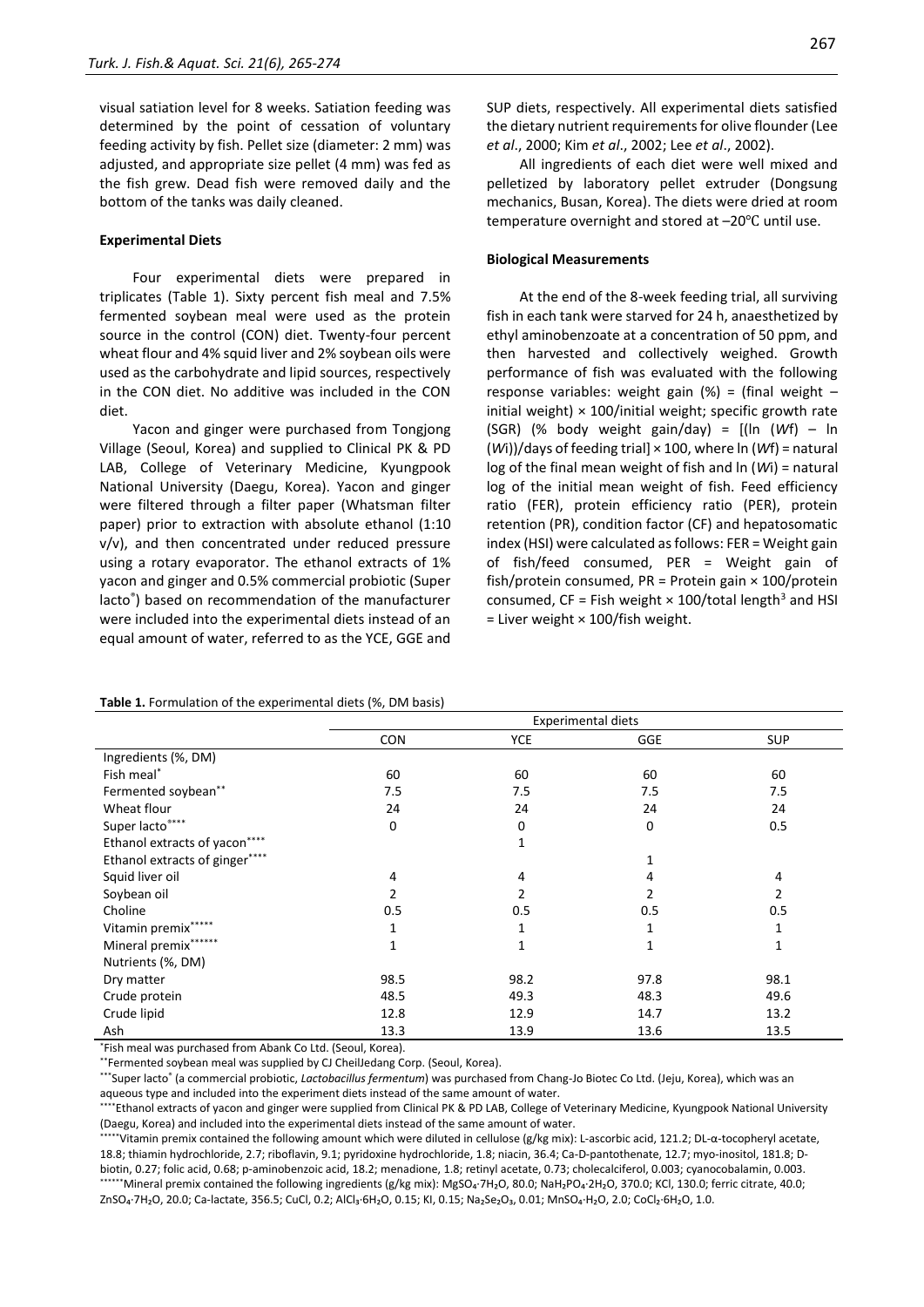# **Analytical Procedures of the Experimental Diets and Fish**

After the 8-week feeding trial, 10 fish from each tank were randomly sampled and frozen at  $-20^{\circ}$ C for chemical analysis. Chemical analysis of the experimental diets and whole body of olive flounder was done according to AOAC (1995) method. Crude protein was measured by the Kjeldahl method (Kjeltec 2100 Distillation Unit; Foss Tecator, Hoganas, Sweden), crude lipid was determined using an ether-extraction method (Soxtec TM 2043 Fat Extraction System; Foss Tecator), moisture was determined by oven drying at 105°C for 24 h, and ash was determined using a muffle furnace at 550°C for 4 h.

#### **Plasma Chemistry Analysis**

Fish were starved for 24 h at the end of 8-week feeding trial prior to analyzing the plasma chemistry. Five fish were randomly chosen from each tank, anesthetized with ethyl aminobenzoate at a concentration of 50 ppm and then blood samples were taken by heparinized syringe from the caudal vein of fish. Plasma was collected after centrifugation at 7,000 *g* for 10 min and stored at -70°C as separate aliquots. Finally, total protein, total cholesterol, glutamic oxaloacetic transaminase (GOT), glutamic pyruvic transaminase (GPT) and triglycerides were analyzed by

an automatic chemistry system (HITACHI 7180/7600- 210, Hitachi, Japan).

#### **Challenge Test**

At the end of 8-week feeding trial, 15 fish of externally normal appearance shown to be free from bacterial infection were selected from each tank and stocked into 12 static 50 L tanks. The fish were used for the *V. anguillarum* challenge and water was not exchanged. The pathogenic gram-positive *V. anguillarum* (FP5208) reference strain isolated from olive flounder was used for the challenge.

The culture suspension of *V. anguillarum* was grown on agar for 24 h, collected, washed and suspended in sterile 0.85% saline solution, and then counted. Fish were then artificially infected by intraperitoneal injection with 0.1 mL of pathogenic *V.*  anguillarum culture suspension containing  $4.2 \times 10^6$ cells/ml. The fish were monitored for 7 days postinfection; dead fish were removed every 6 h for the first four days and every 12 h for the remainder of the study. Fish were starved throughout the 7-day challenge test.

#### **Statistical Analysis**

Significant differences among the means of treatment were determined by one-way ANOVA and Duncan's multi-range test (Duncan, 1955) using SPSS

**Table 2.** Survival (%), weight gain (%) and specific growth rate (SGR, %/day) of the olive flounder fed the experimental diets for 8 weeks

| Experimental diets | Initial weight (g/fish) | Final weight (g/fish) | Survival<br>$(\%)$ | Weight gain*<br>(%) | $SGR^{\ast\ast}$<br>$(\%/day)$ |
|--------------------|-------------------------|-----------------------|--------------------|---------------------|--------------------------------|
| <b>CON</b>         | $7.2 \pm 0.03$          | $29.6 \pm 0.38$       | 100±0.00           | $310.2 + 4.20$      | $2.52 \pm 0.018$               |
| YCE                | $7.2 \pm 0.02$          | $30.1 \pm 0.20$       | 100±0.00           | $317.2 \pm 3.13$    | $2.55 \pm 0.013$               |
| GGE                | $7.2 \pm 0.02$          | $30.4 \pm 0.08$       | 100±0.00           | 320.0±0.40          | 2.56±0.002                     |
| <b>SUP</b>         | $7.2 \pm 0.01$          | $30.1 \pm 0.15$       | 100±0.00           | $316.0 \pm 2.58$    | 2.55±0.011                     |

Values (means of triplicate ± SE) with different superscripts are significantly different (P<0.05).

\*\*SGR (%/day) = [(ln (*W*f) – ln (*W*i))/days of feeding trial] × 100, where ln (*W*f) = natural log of the final mean weight of fish and ln (*W*i) = natural log of the initial mean weight of fish.

Refer to Table 1 for diet information.

| Table 3. Feeding consumption (g/fish), feed efficiency ratio (FER), protein efficiency ratio (PER), protein retention (PR), condition |
|---------------------------------------------------------------------------------------------------------------------------------------|
| factor (CF) and hepatosomatic index (HSI) of olive flounder fed the experimental diets for 8 weeks                                    |

| Experimental diets | Feed consumption (g/fish) | FF*            | PER**                         | $PR***$         | $CF***$    | $HSI***$                      |
|--------------------|---------------------------|----------------|-------------------------------|-----------------|------------|-------------------------------|
| <b>CON</b>         | $25.3 \pm 0.34$           | $0.88 + 0.003$ | $1.82{\pm}0.005^{\rm a}$      | $38.3 \pm 0.16$ | 0.81+0.003 | $1.62 \pm 0.006^b$            |
| <b>YCE</b>         | $26.0 \pm 0.33$           | $0.88 + 0.003$ | $1.78 \pm 0.007$ <sup>b</sup> | $37.6 \pm 0.12$ | 0.80+0.003 | $1.65 \pm 0.003$ <sup>a</sup> |
| GGE                | 26.4±0.06                 | $0.88 + 0.001$ | $1.82 + 0.003a$               | $38.1 \pm 0.31$ | 0.80+0.000 | $1.65 \pm 0.003$ <sup>a</sup> |
| <b>SUP</b>         | $25.8 \pm 0.20$           | 0.89+0.002     | $1.79 + 0.004b$               | $37.5 + 0.24$   | 0.81+0.003 | $1.63 \pm 0.003$ <sup>a</sup> |

Values (means of triplicate ± SE) with different superscripts are significantly different (P<0.05).

\*Feed efficiency ratio (FER) = Weight gain of fish/feed consumed.

\*\*Protein efficiency ratio (PER) = Weight gain of fish/protein consumed.

\*\*\*Protein retention (PR) = Protein gain × 100/protein consumed.

\*\*\*\*Condition factor (CF) = Fish weight  $\times$  100/total length<sup>3</sup>.

\*\*\*\*\*\*Hepatosomatic index (HSI) = Liver weight × 100/fish weight.

Refer to Table 1 for diet information.

<sup>\*</sup>Weight gain (%) = (final weight – initial weight) × 100/initial weight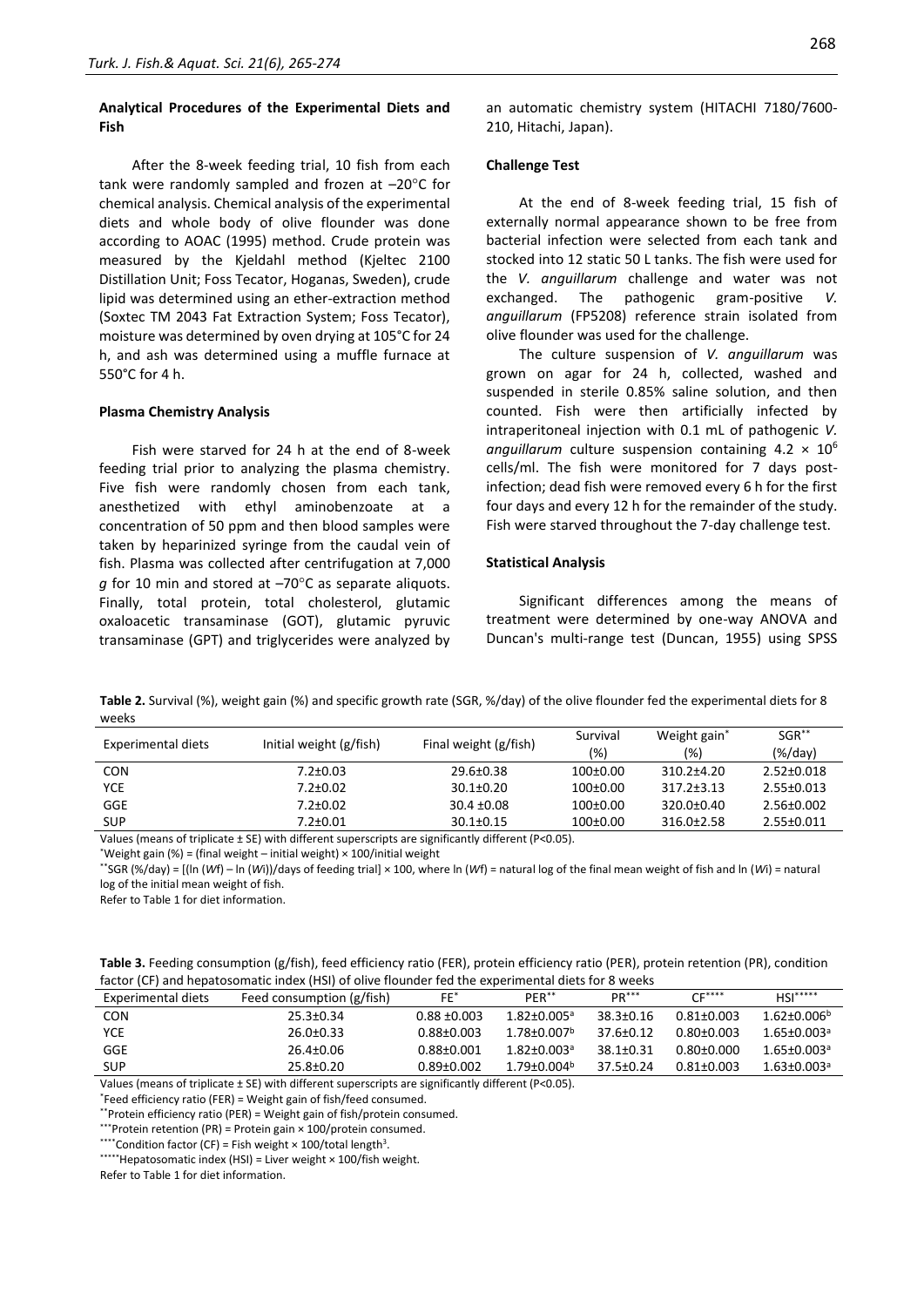program version 19.0 (SPSS Michigan Avenue, Chicago, IL, USA). All percentage data were arcsine-transformed prior to statistical analysis. Survival of fish during the 7– day post observation period after *S. iniae* infection was analyzed by using Kaplan-Meier survival curve, Log-rank and Wilcoxon tests.

# **Results**

All fish remained alive at the end of the 8-week feeding trial (Table 2). Weight gain ranging from 310.2 to 320.0% and SGR ranging from 2.52 to 2.56%/day were not significantly (P>0.05) different among the experimental diets.

Feed consumption (g/fish) ranging from 25.3 to 26.4 g, FER ranging from 0.88 to 0.89, PR ranging from 37.5 to 38.3 and CF ranging from 0.80 to 0.81 were not significantly (P>0.05) affected by the experimental diets (Table 3).

Significantly (P<0.05) higher protein efficiency ratio (PER) was achieved in fish fed the CON and GGE diets than that of fish fed the SUP and YCE diets. Significantly (P<0.05) lower HSI was obtained in fish fed the CON diet than that of fish fed all other diets.

Dry matter ranging from 29.7 to 29.9%, crude protein ranging from 65.6 to 65.8%, crude lipid ranging from 8.8 to 9.0%, and ash content ranging from 14.0 to 14.7% of the whole body of fish were not significantly (P>0.05) affected by the experimental diets (Table 4).

The plasma total protein ranging from 3.24 to 4.49 g/dL, total cholesterol ranging from 173.3 to 208.0 mg/dL, GOT ranging from 42.7 to 68.0 IU/L, GPT ranging from 2.0 to 2.7 IU/L and triglyceride ranging from 174.3 to 338.7 mg/dL were not significantly (P>0.05) affected by the experimental diets (Table 5).

Mortality of olive flounder started to show at 42 h after *V. anguillarum* infection after the 8-week feeding trial (Figure 1). Fish fed the YCE and GGE diets showed significantly higher survival than that of fish fed the CON and SUP diets at the end of the 7-day post observation after infection of *V. anguillarum* (P<0.005 for Log-rank test).

#### **Discussion**

As frequent outbreak of bacterial, fungal and viral diseases have become a primary constraint to sustainable aquaculture production because of the associated risk of economic losses and food security in Korea (Shin *et al*., 2006; Jung *et al*., 2008; Harikrishnan *et al*., 2011) as well as in the worldwide (Leung & Bates, 2013; Bulfon *et al*., 2015; FAO, 2019), plant-based remedy is a promising way to treat infectious fish diseases and has received increasing attention worldwide (Yilmaz, 2019; Zemheri-Navruz *et al*., 2019). Yacon and ginger are rich in some anti-oxidative and antimicrobial compounds (Yan *et al*., 1999; Lin *et al*., 2003; Ghasemzadeh *et al*., 2010; Talpur *et al*., 2013; Sugahara *et al*., 2015; Kim *et al*., 2016; Kim *et al*., 2018) and are potential substitutes for the synthetic antibiotics in aquafeed to enhance the non-specific immunity of fish.

Growth performance (weight gain and SGR) of olive flounder were not affected by the experimental diets in this study, being coincidence with other studies showing that none of the dietary additives [5% kelp meal, 10% krill meal, 3% onion, 1% of each garlic, citrus, ginger, mugwort, licorice and wasabi powder, and the mixture of 0.2% of garlic, citrus, ginger, mugwort, licorice and wasabi and 0.5% onion) (Kim *et al*., 2011) or 6% *Sargassum fusiforme* and *Ecklonia cava* powder (Kim *et al*., 2014b)] affected the growth performance and feed efficiency of juvenile olive flounder. Similarly, Cho *et al*. (2013) demonstrated that the survival and weight gain of olive flounder were not improved by the dietary inclusion of *Scutellaria baicalensis* extract, but the SGR was higher in fish fed the diet containing 2% *S*. *baicalensis* extract compared to that of fish fed the diets

| Table 4. Proximate composition (%, dry matter basis) of the whole body of olive flounder fed the experimental diets for 8 weeks |  |
|---------------------------------------------------------------------------------------------------------------------------------|--|
|---------------------------------------------------------------------------------------------------------------------------------|--|

| Experimental diets | Dry matter      | Crude protein   | Crude lipid    | Ash             |
|--------------------|-----------------|-----------------|----------------|-----------------|
| <b>CON</b>         | $29.8 \pm 0.09$ | 65.7±0.14       | $8.9 \pm 0.11$ | $14.3 \pm 0.24$ |
| <b>YCE</b>         | $29.9 \pm 0.09$ | 65.6±0.22       | $9.0 \pm 0.15$ | 14.7±0.14       |
| <b>GGE</b>         | $29.7 \pm 0.10$ | 65.8±0.43       | $8.8 \pm 0.22$ | $14.2 \pm 0.34$ |
| <b>SUP</b>         | 29.8±0.08       | $65.6 \pm 0.10$ | $8.9 \pm 0.10$ | $14.0 + 0.18$   |

Values (means of triplicate ± SE) with different superscripts are significantly different (P<0.05). Refer to Table 1 for diet information.

**Table 5.** Plasma chemistry of olive flounder fed the experimental diets for 8 weeks

| Experimental | Total protein   | Total cholesterol | GOT             | GPT            | Triglyceride (mg/dL) |
|--------------|-----------------|-------------------|-----------------|----------------|----------------------|
| diets        | (g/dL)          | (mg/dL)           | (IU/L)          | (IU/L)         |                      |
| <b>CON</b>   | $3.24 \pm 0.11$ | $208.0 \pm 3.21$  | $42.7 \pm 5.81$ | $2.3 \pm 0.33$ | 174.3±18.84          |
| <b>YCE</b>   | $3.26 \pm 0.10$ | $196.3 \pm 3.76$  | $54.3 \pm 4.98$ | $2.0 \pm 0.58$ | 287.3±90.36          |
| <b>GGE</b>   | $3.41 \pm 0.22$ | 189.3±12.72       | $68.0 \pm 3.51$ | $2.3 \pm 0.33$ | 231.7±37.57          |
| <b>SUP</b>   | $4.49 \pm 0.54$ | 173.3±14.50       | $57.0 \pm 8.14$ | $2.7 \pm 0.67$ | 338.7±105.53         |

Values (means of triplicate ± SE) with different superscripts are significantly different (P<0.05). Refer to Table 1 for diet information.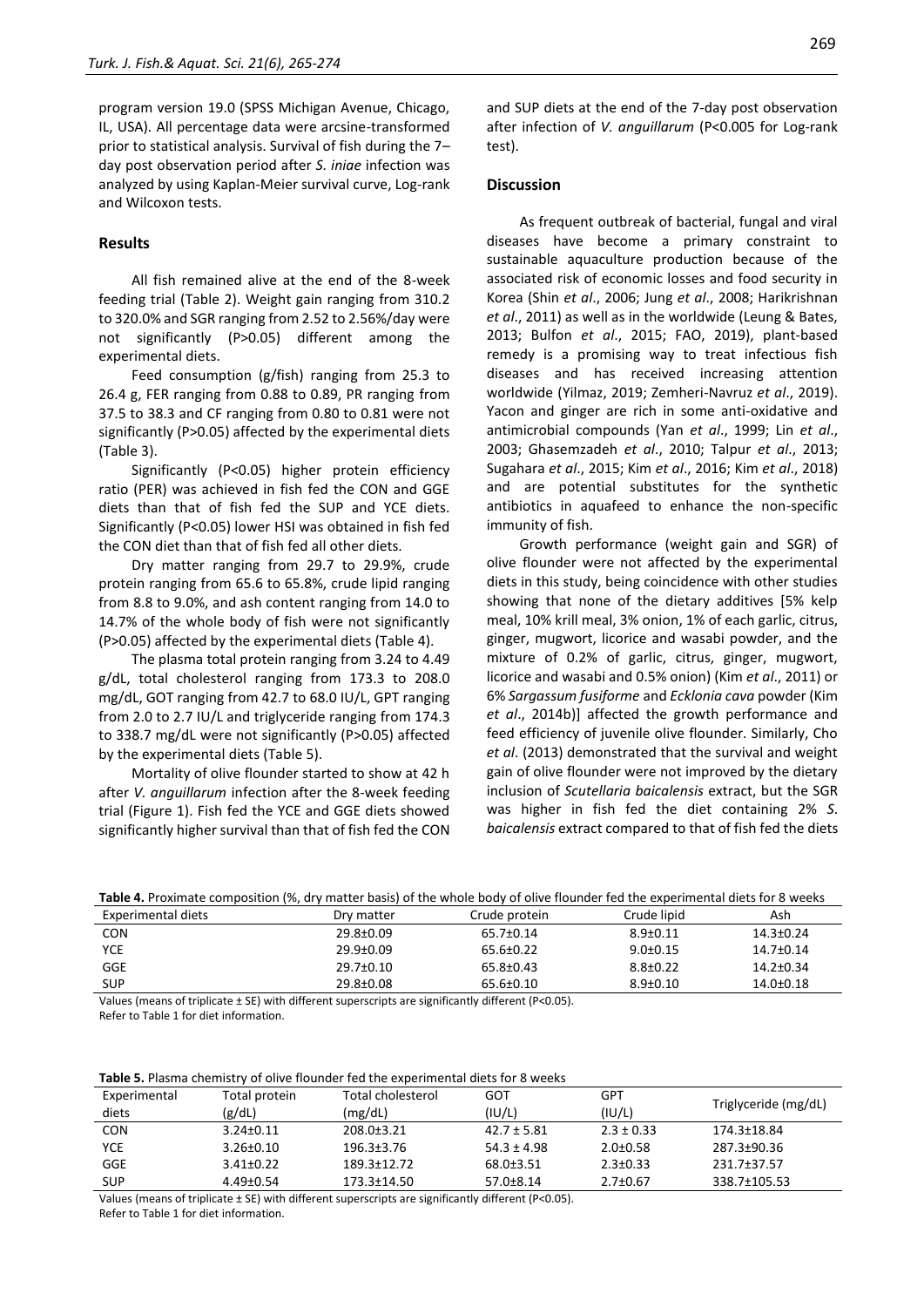

**Figure 1.** Kaplan-Meier survival curves of juvenile olive flounder infected with *Vibrio anguillarum* after the 8-week feeding trial (means of triplicate ± SE) (Different letters within the same elapsed time indicated the significant differences among the experimental diets at the significance level of P=0.05). Refer to Table 1 for diet information (P<0.005 for Log-rank test).

containing other concentration (0, 0.5, 1, 3 and 5% of *S*. *baicalensis* extract) for 8 weeks. Conversely, Kim *et al*. (2018) showed that rockfish fed the diets containing 1% yacon, ginger and blueberry exhibited higher weight gain compared to that of fish fed the control diet containing 0.01% commercial antioxidant (ethoxyquin) in the 8-week feeding trial. The differences in growth performance of fish could be related with the fish species, dose and type (powder or liquid) of additives and the nutritional or physiological state of fish (Harikrishnan *et al*., 2011; Kim *et al*., 2013b; Kim *et al*., 2019).

No differences were found in feed consumption, FER and PR of olive flounder in this study. Similarly, Kim *et al*. (2019) reported that dietary inclusion of 1% yacon, ginger and blueberry powder did not affect either growth performance or feed utilization of olive flounder. Kim *et al*. (2014b) also reported that the feed consumption, FE and PER of olive flounder were not affected by the dietary inclusion of *S*. *fusiforme* and *E. cava* powder in the 6-week feeding trial. Feed utilization of fish was also unaffected by dietary inclusion of phytoadditives (ginger, garlic, citrus, onion, mugwort, licorice, wasabi and *S*. *baicalensis* extracts) (Cho *et al*., 2007; Kim *et al*., 2011). Unlike these studies, however, feed utilization (feed consumption, FER, PER and PR) of rainbow trout and olive flounder was largely affected by the dietary inclusion of ginger and yacon (Nya & Austin, 2009; Kim *et al*., 2016; Lee *et al*., 2016; Kim *et al*., 2018).

Lower HSI of fish fed the CON diet compared to all the other diets (SUP, YCE and GGE) in this study

supported by Kim *et al*. (2013a)'s study showing that the HSI was higher in olive flounder fed the diets containing various chemical additives, such as solid sulfur (0.5 and 1%), fucoidan (0.2 and 0.4%) and glucan (0.1%) compared to that of fish fed the control diet with no additive in the 6-week feeding trial. In contrast, Cho *et al*. (2007) showed that greater HSI was found in olive flounder fed the control diet with no additive compared to the diets containing various sources of green tea. However, further research will facilitate to find out the precise reason behind the higher HSI in olive flounder fed the phyto-additives.

None of the whole body chemical composition, plasma total protein, cholesterol, GOT, GPT and triglyceride level was affected by the experimental diets in this study. Similarly, the chemical composition and plasma chemistry of fish was not affected by dietary inclusion of additives (Kim *et al*., 2019). In addition, insignificant effect on the proximate composition (Ji *et al*., 2007a) and plasma chemistry (Cho *et al*., 2013) of olive flounder fed the diets containing medicinal herb mixture (*Massa medicata fermentata*: *Crataegi fructus*: *Artemisia capillaris*: *Cnidium officinale* = 2:2:1:1) and *S*. *baicalensis* extract have been reported. Unlike these studies, however, dietary inclusion of various phytoadditives affected the chemical composition (Hwang *et al*., 2013; Kim *et al*., 2016) and plasma chemistry of fish (Cho *et al*., 2007; Nya & Austin, 2009; Talpur *et al*., 2013; Jahanjoo *et al*., 2018).

Higher survival of olive flounder fed the YCE and GGE diets after experimental infection of *V. anguillarum*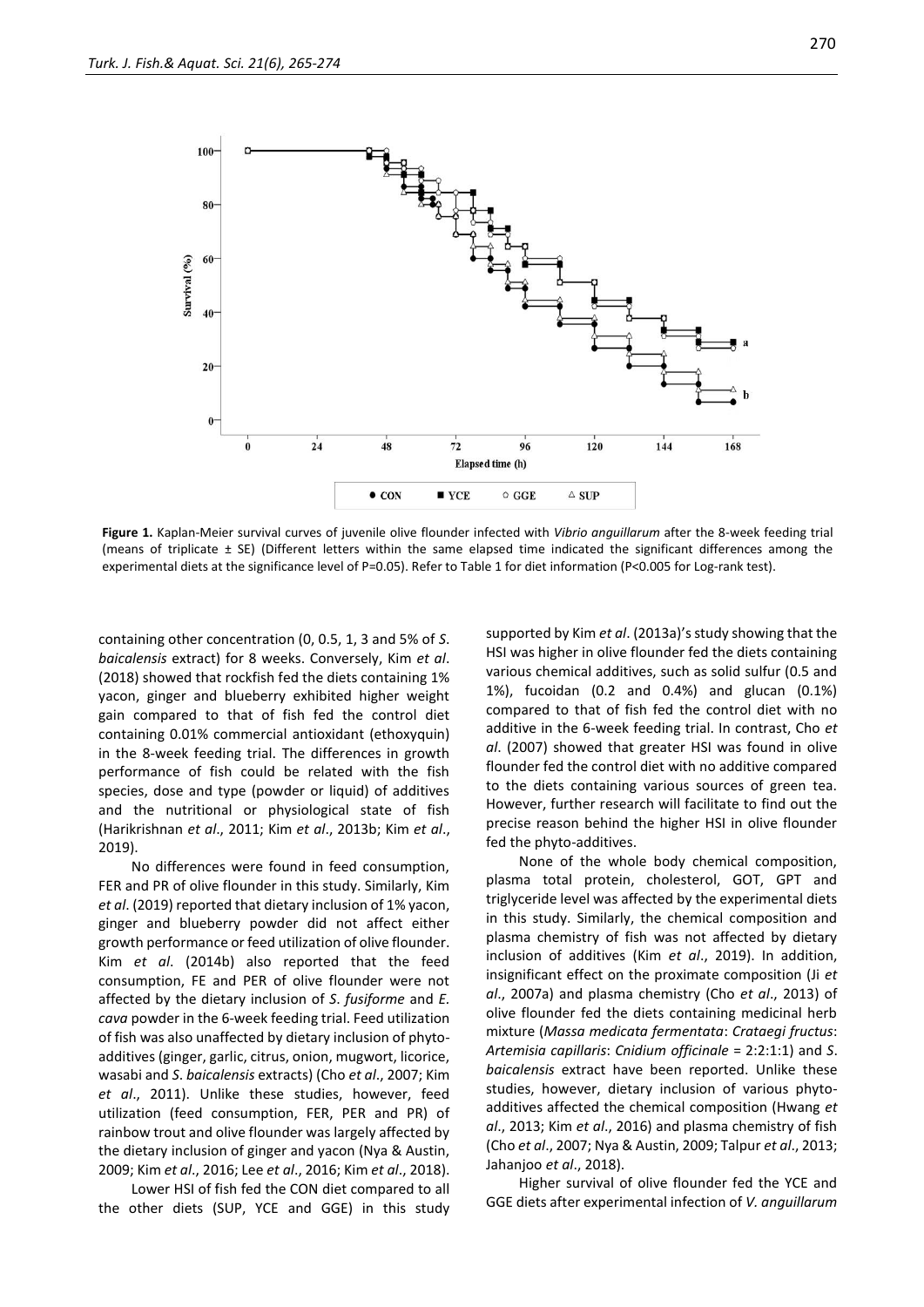at the end of 7-day post observation compared to that of fish fed the CON and SUP diets indicated that administration of the ethanol extracts of yacon and ginger were more resistant against *V. anguillarum* than the commercial probiotic (Super lacto® ), supported by Kim *et al*. (2014b)'s study showing that the dietary inclusion of *S*. *fusiforme* and *E. cava* powder did not affect the growth performance and feed utilization of olive flounder, but achieved higher disease resistance against *E. tarda* compared to that of fish fed the control diet and the diet containing 0.5% oxytetracycline at the 4<sup>th</sup> day after injection although none of the experimental group showed any difference in mortality in the end of 15-day challenge test. Antibacterial activity of ginger essential oil (1:1 = pure oil: dimethyl sulfoxide) against major bacterial pathogens (*Photobacterium damselae*, *Lactococcus garvieae*, *S*. *iniae* and *S*. *parauberis*) of olive flounder have been reported, which are resistant to one or more commonly used the synthetic antibiotic, such as ampicillin, tetracycline, chloramphenicol and erythromycin (Hossain *et al*., 2019). Kim *et al*. (2019) also reported that yacon and ginger played as immunostimulants for olive flounder and achieved comparable survival to fish fed a diet containing 0.5% probiotic of *L. fermentum* after *S. ininae* infection during the 8-day post observation after the 8 week feeding trial.

Unlike this study, however, administration of yacon and ginger improved not only growth performance, but also immune responses of different species of fish infected with different pathogens (Nya & Austin, 2009; Talpur *et al*., 2013; Kim *et al*., 2016; Lee *et al*., 2016; Kim *et al*., 2018; Jahanjoo *et al*., 2018). In considering the results (Kim *et al*., 2016; Lee *et al*., 2016; Kim *et al*., 2018) that oral administration of yacon and ginger not only improved growth performance and feed utilization, but also disease resistance of rockfish and the results of Kim *et al*. (2019)'s study and this study showing that inclusion of their ethanol extractions in diets did not affect either growth performance or feed utilization, but just improved disease resistance of olive flounder. Although we had not compared dietary inclusion effect of ethanol extraction of yacon and ginger on rockfish, yacon and ginger seemed to play as both growth promoter and immunostimulants for rockfish, but only immunostimulants for olive flounder. Desirable effect of dietary inclusion of yacon and ginger appeared to have priority in the experimental fish species tested rather than their extraction method. The biological compounds, such as fluctuanin exhibiting the strongest antibacterial activity against *Bacillus subtilis* (Lin *et al*., 2003) and chlorogenic acid having a strong antioxidant property (Sugahara *et al*., 2015) in yacon, and zingiberene having immunoenhancing activity in ginger (Zakaria-Rungkat *et al*., 2003) seemed to play as immunostimulants for olive flounder in this study.

Improved growth performance and immunological activity of Nile tilapia (*O*. *niloticus*) fed the diet containing 1.5% blueberry syrup compared to the

control diet and the diet containing 0.002% antibiotic (Flormis Aqua©) against *Plesiomonas shigelloides* have been reported (Yilmaz, 2019). Talpur *et al*. (2013) explained that oral administration of various concentrations (0.1, 0.2, 0.3, 0.5 and 1%) of ginger increased survival of Asian sea bass infected with *V*. *harveyi* and modulated plasma lysozyme activity, phagocytic activity of the head kidney macrophages and serum anti-protease activity. Disease resistant capacity of fish fed the diets containing yacon and ginger was also reported against artificial infection of different pathogenic bacteria (Sebiomo *et al*., 2010; Kim *et al*., 2016; Lee *et al*., 2016; Kim *et al*., 2018). Therefore, relatively lower cumulative mortality of olive flounder fed the YCE and GGE diets compared to fish fed the CON and SUP diets at the end of 7-day post observation in this study can be related with the presence of different biologically active compounds, which accelerate immune activity and inhibit pathogenic aggregation, supported by several other studies showing that ginger improved the phagocytic and lysozyme activity of fish (Nya & Austin, 2009; Talpur *et al*., 2013; Jahanjoo *et al*., 2018), and yacon showed efficacy at occurrence of various pathogenic bacteria (Kim *et al*., 2007a, 2016; Lee *et al*., 2016)

Although the growth, feed utilization (FER and PR), chemical composition and plasma chemistry of olive flounder were not affected by dietary inclusion of the ethanol extracts of yacon and ginger in the 8-week feeding trial, they effectively lowered the cumulative mortality of olive flounder infected with *V. anguillarum*  compared to the CON diet or the diet containing commercial probiotic (Super lacto®). Therefore, the ethanol extracts of yacon and ginger seem to play as natural immunostimulant against *V. anguillarum* in olive flounder. Further research is needed to determine the effect of different doses of the ethanol extracts of yacon and ginger on growth performance and immune response of olive flounder against other pathogens.

# **Ethical Statements**

Not applicable.

## **Funding Information**

This work was supported by the National Research Foundation of Korea (NRF) grant funded by the Korean government (No. 2020R1A2C1009903). This work was also supported by a grant National Institute of Fisheries Sciences (NIFS), Republic of Korea (R2020060).

# **Author Contribution**

Lei Li Yin ran the feeding trial and analyzed the samples. Sung Hwoan Cho designed the study and prepared the draft. Seung-Chun Park supplied extracts of additives. Mun-Gyeong Kwon supplied pathogen. All authors have read and approved the manuscript.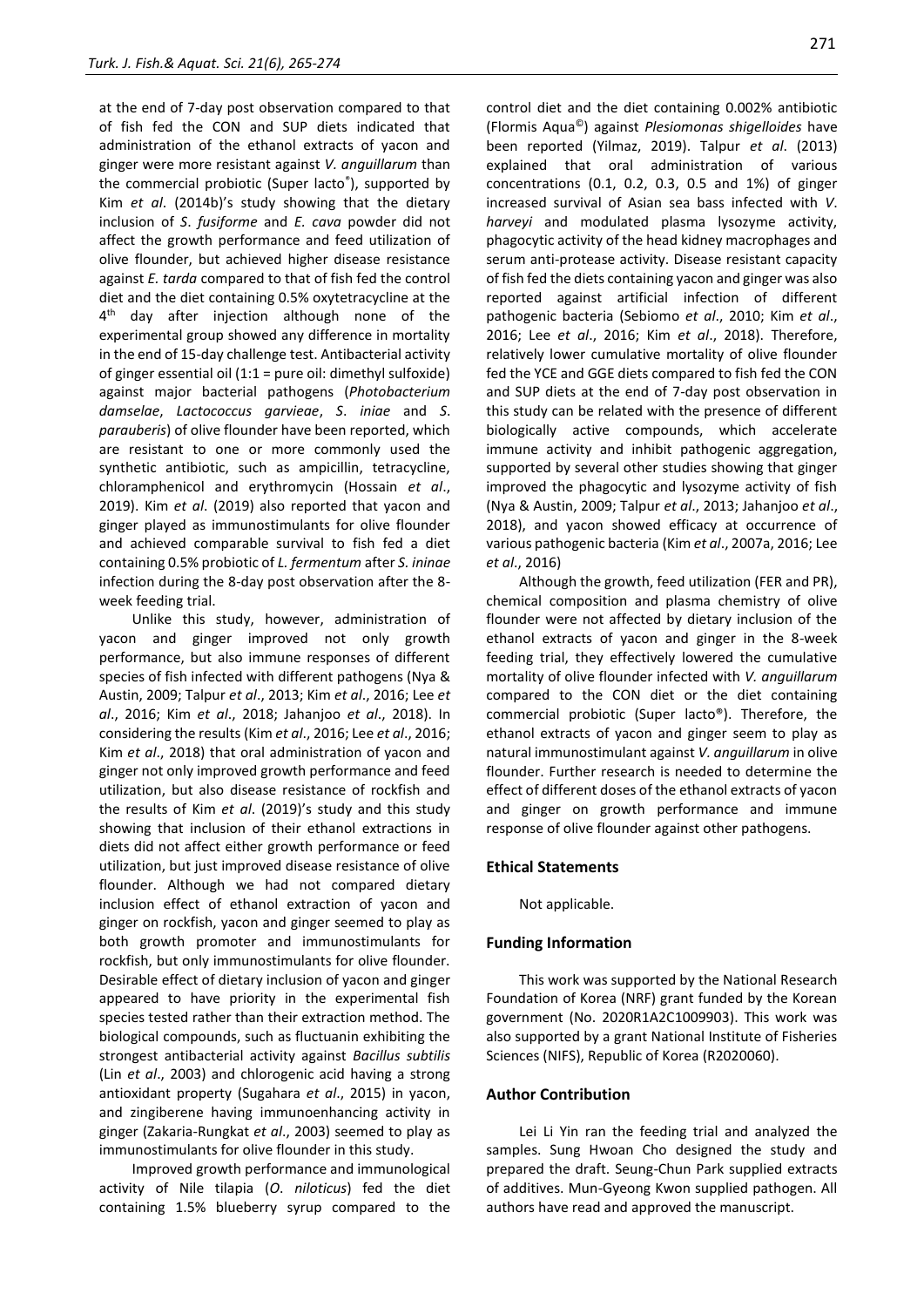# **Conflict of Interest**

The authors declare no conflict of interest.

#### **Acknowledgements**

This work was supported by the National Research Foundation of Korea (NRF) grant funded by the Korean government (No. 2020R1A2C1009903). This work was also supported by a grant National Institute of Fisheries Sciences (NIFS), Republic of Korea (R2020060).

# **References**

- Akbarian, A., Golian, A., Ahmadi, A.S., & Moravej, H. (2011). Effects of ginger root (*Zingiber officinale*) on egg yolk cholesterol, antioxidant status and performance of laying hens. *Journal of Applied Animal Research*, 39, 19– 21. https://doi.org/10.1080/09712119.2011.558612
- Allameh, S.K., Noaman, V., & Nahavandi, R. (2017). Effects of probiotic bacteria on fish performance. *Advance Techniques in Clinical Microbiology*, 1, 11.
- Ameen, F., Al-Niaeem, K., Taher, M.M., & Sultan, F.H. (2018). Potential of plant extracts to inhibit the *Ichthyophonus*  sp. infection in blue tilapia: A preliminary study in vitro. *National Academy Science Letters*, 41, 129–132.
- AOAC (Association of Official Analytical Chemists). (1995). Official Methods of Analysis. Arlington, VA, pp. 382.
- Banerjee, G., & Ray, A.K. (2017). The advancement of probiotics research and its application in fish. *Research in Veterinary Science*, 115, 66–77. https://doi.org/10.1016/j.rvsc.2017.01.016
- Bulfon, C., Volpatti, D., & Galeotti, M. (2015). Current research on the use of plant-derived products in farmed fish. *Aquaculture Research*, 46, 513–551. https://doi.org/10.1111/are.12238
- Cabello, F.C. (2006). Heavy use of prophylactic antibiotics in aquaculture: a growing problem for human and animal health and for the environment. *Environmental Microbiology*, 8, 1137–1144.
- https://doi.org/10.1111/j.1462-2920.2006.01054.x Cho, S.H., & Lee, S. (2012). Onion powder in the diet of the olive flounder, *Paralichthys olivaceus*: effects on the growth, body composition, and lysozyme activity.
- *Journal of the World Aquaculture Society*, 43, 30–38. https://doi.org/10.1111/j.1749-7345.2011.00489.x| Cho, S.H., Lee, S., Park, B.H., Ji, S., Lee, J., Bae, J., & Oh, S.
- (2007). Effect of dietary inclusion of various sources of green tea on growth, body composition and blood chemistry of the juvenile olive flounder, *Paralichthys olivaceus*. *Fish Physiology and Biochemistry*, 33, 49–57. https://doi.org/10.1007/s10695-006-9116-3
- Cho, S.H., Jeon, G.H., Kim, D.S., & Kim, C. (2013). Effects of dietary *Scutellaria baicalensis* extract on growth, feed utilization and challenge test of olive flounder (*Paralichthys olivaceu*s). *Asian-Australasian Journal Animal Science*, 26, 90–96.

https://doi.org/10.5713/ajas.2012.12147

Choi, J.G., Kang, O.H., Lee, Y.S., Oh, Y.C., Chae, H.S., Obiangobounou, B., Park, S.C., Shin, D.W., Hwang, B.Y., & Kwon, D.Y. (2010). Antimicrobial activity of the constituents of *Smallanthus sonchifolius* leaves against methicillinresistant *Staphylococcus aureus*. *European Review for Medical and Pharmacological Sciences*, 14, 1005–1009.

- Duncan, D.B. (1995). Multiple range and multiple F tests. *Biometrics*, 11, 1–42.
- FAO (Food and Agricultural Organization) (2019). Information and analysis on world fish trade. Rome Italy: Author.
- Gabor, E., Sara, A., & Barbu, A. (2010). The effects of some phytoadditives on growth, health and meat quality on different species of fish. *Scientific Papers Animal Science and Biotechnologies*, 43, 61–65.
- Ghasemzadeh, A., Jaafar, H.Z.E., Rahmat, A., Wahab, P.E.M., & Halim, M.R.A. (2010). Effect of different light intensities on total phenolics and flavonoids synthesis and antioxidant activities in young ginger varieties (*Zingiber officinale* Roscoe). *International Journal of Molecular Sciences*, 11, 3885–3897.

https://doi.org/10.3390/ijms11103885

Harikrishnan, R., Balasundaram, C., & Heo, M.S. **(**2011). Impact of plant products on innate and adaptive immune system of cultured finfish and shellfish. *Aquaculture*, 317,1–15.

https://doi.org/10.1016/j.aquaculture.2011.03.039

Heo, W., Kim, Y., Bai, S.C., & Kong, I. (2013). Effects of dietary probiotic, *Lactococcus lactis* subsp. *lactis* I2, supplementation on the growth and immune response of olive flounder (*Paralichthys olivaceus*). *Aquaculture*, 376–379, 20–24.

https://doi.org/10.1016/j.aquaculture.2012.11.009

Hoseinifar, S.H., Sun, Y.Z., Wang, A., & Zhou, Z. (2018). Probiotics as means of disease control in aquaculture, a review of current knowledge and future perspectives. *Frontiers in Microbiology*, 9, 2429.

https://doi.org/10.3389/fmicb.2018.02429

- Hossain, S., De Silva, B.C.J., Wimalasena, S.H.M.P., Pathirana, H.N.K.S., & Heo, G.J. (2019). *In vitro* antibacterial effect of ginger (*Zingiber officinale*) essential oil against fish pathogenic bacteria isolated from farmed olive flounder (*Paralichthys olivaceus*) in Korea. *Iranian Journal of Fisheries Sciences*, 18, 386–394. https://doi.org/10.22092/ijfs.2018.119853
- Hwang, J.H., Lee, S.W., Rha, S.J., Yoon, H.S., Park, E.S., Han, K.H., & Kim, S.J. (2013). Dietary green tea extract improves growth performance, body composition, and stress recovery in the juvenile black rockfish, *Sebastes schlegeli*. *Aquaculture International*, 21, 525–538. https://doi.org/10.1007/s10499-012-9586-5
- Jahanjoo, V., Yahyavi, M., Akrami, R., & Bahri, A.H. (2018). Influence of adding garlic (*Allium sativum*), ginger (*Zingiber officinale*), thyme (*Thymus vulgaris*) and their combination on the growth performance, haemato immunological parameters and disease resistance to *Photobacetrium damselae* in Sobaity sea bream (*Sparidentex hasta*) fry. *Turkish Journal of Fisheries and Aquatic Sciences*, 18, 633–645.

https://doi.org/10.4194/1303-2712-v18\_4\_15

- Ji, S., Jeong, G., Im, G., Lee, S., Yoo, J., & Takii, K. (2007a). Dietary medicinal herbs improve growth performance, fatty acid utilization, and stress recovery of Japanese flounder. *Fisheries Science*, 73, 70–76. https://doi.org/10.1111/j.1444-2906.2007.01303.x
- Ji, S., Takaoka, O., Jeong, G., Lee, S., Ishimaru, K., Seoka, M., & Takii, K. (2007b). Dietary medicinal herbs improve growth and some non-specific immunity of red sea bream *Pagrus major*. *Fisheries Science*, 73, 63–69. https://doi.org/10.1111/j.1444-2906.2007.01302.x
- Jones, O.A, Voulvoulis, N., & Lester, J.N. (2004). Potential ecological and human health risks associated with the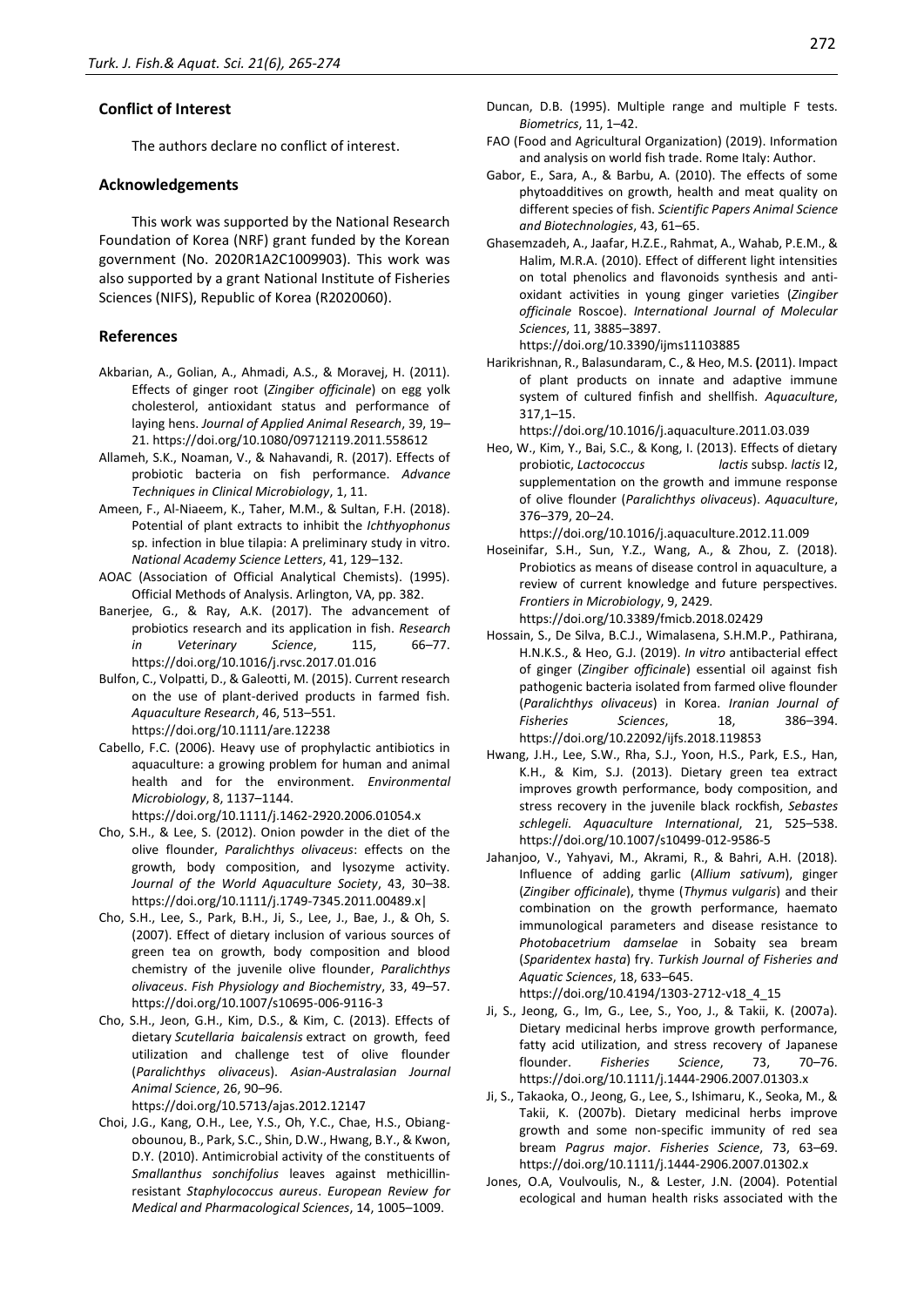presence of pharmaceutically active compounds in the aquatic environment. *Critical Reviews in Toxicology*, 34, 335–350. https://doi.org/10.1080/10408440490464697

- Jung, S., Kim, S., Joung, I., Kitamura, S., Ceong, H., & Oh, M. (2008). Distribution of marine birnavirus in cultured olive flounder *Paralichthys olivaceus* in Korea. *The Journal of Microbiology*, 46, 256–273. https://doi.org/10.1007/s12275-008-0004-7
- Karuppiah, P., & Rajaram, S. (2012). Antibacterial effect of *Allium sativum cloves* and *Zingiber officinale* rhizomes against multiple-drug resistant clinical pathogens. *Asian Pacific Journal of Tropical Biomedicine*, 2, 597–601. https://doi.org/10.1016/S2221-1691(12)60104-X
- Kim, K.D., Lee, S., Park, H.G., Bai, S.C., & Lee, Y.H. (2002). Essentiality of dietary n–3 highly unsaturated fatty acids in juvenile Japanese flounder (*Paralichthys olivaceus*). *Journal of the World Aquaculture Society*, 33, 432–440. https://doi.org/10.1111/j.1749-7345.2002.tb00022.x
- Kim, K.D., Seo, J.Y., Hong, S.H., Kim, J.H., Byun, H.G., Kim, K.W., Son, M.H., & Lee, S.M. (2011). Effects of dietary inclusion of various additives on growth performance, hematological parameters, fatty acid composition, gene expression and histopathological changes in juvenile olive flounder *Paralichthys olivaceus*. *Korean Journal of Fisheries and Aquatic Science*, 44, 141–148. https://doi.org/10.5657/kfas.2011.44.2.141
- Kim, K., Kim, K., Lee, B., Lee, J., Bai, S.C., Choi, Y., & Han, H. (2013a). Effects of dietary inclusion of various additives on growth performance and immune responses in juvenile olive flounder (*Paralichthys olivaceus*). *Journal of Fisheries and Marine Sciences Education*, 25, 1285– 1293. https://doi.org/10.13000/JFMSE.2013.25.6.1285
- Kim, K.T., Jeon, G.H., Cho, S.H., Lim, S.G., & Kwon, M. **(**2013b). Effect of dietary inclusion of various concentrations of *Scutella baicalensis* Georgi extract on growth, body composition, serum chemistry and challenge test of far eastern catfish (*Silurus asotus*). *Aquaculture Research*, 44, 1502–1510. https://doi.org/10.1111/j.1365- 2109.2012.03157.x
- Kim, S.M., Jun, L.J., Yeo, I.K., Jeon, Y.J., Lee, K.J., Jeong, H.D., & Jeong, J.B. (2014a). Effects of dietary supplementation with garlic extract on immune responses and diseases resistance of olive flounder, *Paralichthys olivaceus*. *Journal of Fish Pathology*, 27, 35–45. https://doi.org/10.7847/jfp.2014.27.1.035
- Kim, K.W., Kim, S.S., Khosravi, S., Rahimnejad, S., & Lee, K.J. (2014b). Evaluation of *Sargassum fusiforme* and *Ecklonia cava* as dietary additives for olive flounder (*Paralichthys olivaceus*). *Turkish Journal of Fisheries and Aquatic Sciences*, 14, 321–330. https://doi.org/10.4194/1303- 2712-v14\_2\_03
- Kim, H.S., Kim, H.J., Choi, D.G., Jang, B., Cho, S.H., Kwon, M., Min, B., & Kim, D.S. (2016). Effect of various sources of dietary additives on growth, body composition, and 1 challenge test survival of juvenile rockfish *Sebastes schlegeli*. *Turkish Journal of Fisheries and Aquatic Sciences*, 16, 759–766. https://doi.org/10.4194/1303- 2712-v16\_4\_02
- Kim, K., Kim, K., Han, H., Won, S., Moniruzzaman, M., Lee, J., Choi, Y.H., & Bai, S.C. **(**2017). Evaluation of the dietary protein requirement of a selectively bred (F-5 generation) strain of olive flounder, *Paralichthys olivaceus*. *Turkish Journal of Fisheries and Aquatic Sciences*, 17, 1009–1016. https://doi.org/10.4194/1303- 2712-v17\_5\_16
- Kim, H.S., Lee, K.W., Jung, H.S., Kim, J., Yun, A., Cho, S.H., & Kwon, M. (2018). Effects of dietary inclusion of yacon, ginger and blueberry on growth, body composition and challenge test of juvenile rockfish (*Sebastes schlegeli*) against *Edwardsiella tarda*. *Aquaculture Nutrition*, 24, 1048–1055. https://doi.org/10.1111/anu.12643
- Kim, J., Lee, K.W., Jeong, H.S., Ansary, M.W.R., Kim, H.S., Kim, T., Kwon, M., & Cho, S.H. (2019). Oral administration effect of yacon, ginger and blueberry on the growth, body composition and plasma chemistry of juvenile olive flounder (*Paralichthys olivaceus*) and immunity test against *Streptococcus iniae* compared to a commercial probiotic, *Lactobacillus fermentum*. *Aquaculture Reports*, 15, 10021.

https://doi.org/10.1016/j.aqrep.2019.100212

- KOSIS. (2020) Korean statistical information service. Daejeon, Korea.
- Lee, S., Cho, S.H., & Kim, K.D. (2000). Effects of dietary protein and energy levels on growth and body composition of juvenile flounder *Paralichthys olivaceus*. *Journal of the World Aquaculture Society*, 31, 306–316. https://doi.org/10.1111/j.1749-7345.2000.tb00882.x
- Lee, S., Park, C.S., & Bang, I.C. (2002) Dietary protein requirement of young Japanese flounder *Paralichthys olivaceus* fed isocaloric diets. *Fisheries Science*, 68, 158– 164.

https://doi.org/10.1046/j.14442906.2002.00402.x|

Lee, K.W., Kim, H.S., Cho, S.H., Park, C., & Ha, M. (2016). Effect of dietary inclusion of yacon, ginger and blueberry on growth, feed utilization, serum chemistry and challenge test against *Streptococcus iniae* of juvenile rockfish *Sebastes schlegeli*. *Korean Journal of Fisheries and Aquatic Science*, 49, 823–829.

https://doi.org/10.5657/KFAS.2016.0823

- Leung, T.L.F., & Bates, A.E. (2013). More rapid and severe disease outbreaks for aquaculture at the tropics: implications for food security. *Journal of Applied Ecology*, 50, 215–222. https://doi.org/10.1111/1365- 2644.12017
- Lin, F., Hasegawa, M., & Kodama, O. (2003). Purification and identification of antimicrobial sesquiterpene lactones from yacon (*Smallanthus sonchifolius*) leaves. *Bioscience*, *Biotechnology*, *and Biochemistry*, 67, 2154– 2159. https://doi.org/10.1271/bbb.67.2154
- Martin, S.A.M., & Król, E. (2017). Nutrigenomics and immune function in fish: new insights from omics technologies. *Developmental and Comparative Immunology*, 75, 86– 98. https://doi.org/10.1016/j.dci.2017.02.024
- Mohammadi, G., Rashidian, G., Hoseinifar, S.H., Naserabad, S.S., & Doan, H.V. (2020). Ginger (*Zingiber officinale*) extract affect growth performance, body composition, haematology, serum and mucosal immune parameters in common carp (*Cyprinus carpio*). *Fish and Shellfish Immunology*, 99, 267–273. https://doi.org/10.1016/j.fsi.2020.01.032
- Nya, E.J., & Austin, B. (2009). Use of dietary ginger, *Zingiber officinale* Roscoe, as an immunostimulant to control *Aeromonas hydrophila* infections in rainbow trout, *Oncorhynchus mykiss* (Walbaum). *Journal of Fish Diseases*, 32, 971–977. https://doi.org/10.1111/j.1365- 2761.2009.01101.x
- Oh, J.Y., Kim, E.A., Lee, H., Kim, H.S., Lee, J.S., & Jeon, Y.J. (2019). Antihypertensive effect of surimi prepared from olive flounder (*Paralichthys olivaceus*) by angiotensin-I converting enzyme (ACE) inhibitory activity and